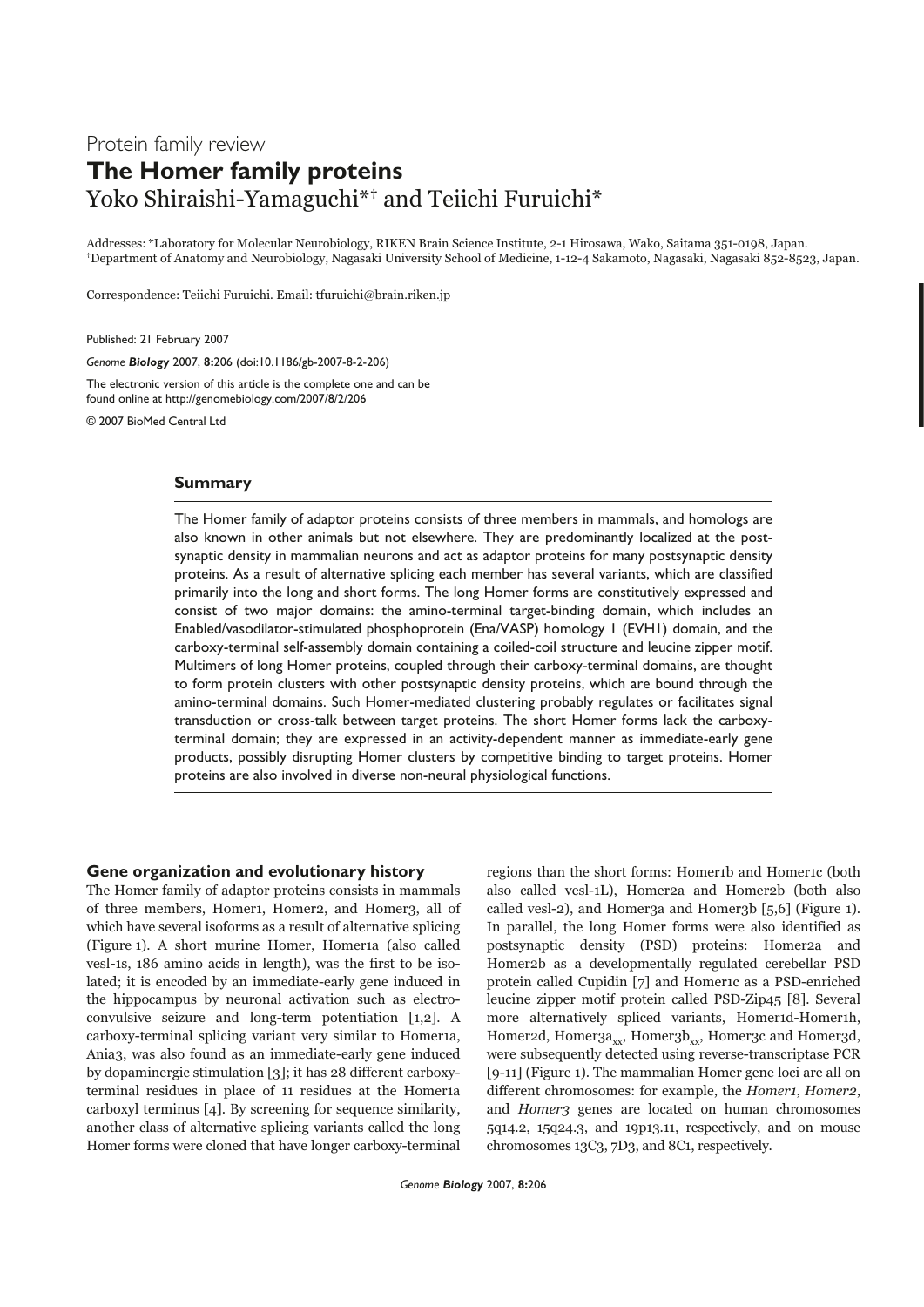

Primary structures of Homer family proteins. The conserved amino-terminal EVH1-like domain (which shows 80% sequence similarity between family members) is in yellow. The conserved region of Homer1 (CRH1) [19] and a proline motif (P-motif, 138-Ser-Pro-Leu-Thr-Pro-142) is specific to the mammalian Homer1 subfamily. The carboxy-terminal regions contain coiled-coil and leucine zipper structures and show only 30% sequence similarity among the family members. The coiled-coil regions are in orange, green and pink for the Homer1, Homer2, and Homer3 alternatively spliced forms, respectively. The leucine zipper structures, as predicted by Sun *et al.* [16], are shown as LzipA and LzipB in gray. The nomenclature is from Soloviev *et al.* [9], Saito *et al.* [10], Bottai *et al.* [4] and Klugmann *et al.* [11]. Homer3<sub>axx</sub> and Homer3b<sub>xx</sub> represent the products of four alternative splicing variants, where xx can be 00, 01, 10, or 11 to show the combination of two three-amino-acid insertions (purple) in the coiled-coil domain, as has been suggested for the human forms [9]. Residues involved in ligand contacts are colored light blue.

Orthologs of the Homer proteins have been identified in other animal species: Drosophila [12], Xenopus [13,14], and zebrafish [15]. Homer proteins have also been predicted from the genome sequences of the chimpanzee, the dog, Fugu, and the mosquito. A phylogenetic tree depicting the evolution of the Homer family (Figure 2) suggests that Homer1, Homer2, and Homer3 are found in vertebrates and separated when the fishes first evolved (Figure 2). No homologs have been found from eukaryotes outside the animals.

# **Characteristic structural features**

Homer family proteins share two main structural features: the conserved amino-terminal domain, which is very similar to the Enabled/vasodilator-stimulated phosphoprotein (Ena/VASP) homology 1 (EVH1) domain, and the long Homer-specific carboxy-terminal domain, which consists of a coiled-coil

structure and two leucine zipper motifs [5,6,8,16] (Figure 1). Short Homer forms, such as Homer1a and Ania3, completely lack this carboxy-terminal domain [1-3].

The amino-terminal EVH1-like domain (also called the target-binding or ligand-binding domain) interacts with the proline-rich sequences of the form Pro-Pro-x-x-Phe (where x is any amino acid) that are found in many target or ligand proteins, as listed in Table 1. The carboxy-terminal domain (also called the self-assembly or multimerization domain) of long Homer forms mediates homophilic interactions or heterophilic interactions with different members of the family. Multimers of long Homer proteins, which bind through their carboxy-terminal domains, are thought to act as a protein signaling complex that enables the linkage of various kinds of target proteins in close proximity and thereby facilitates signal transduction among these target proteins.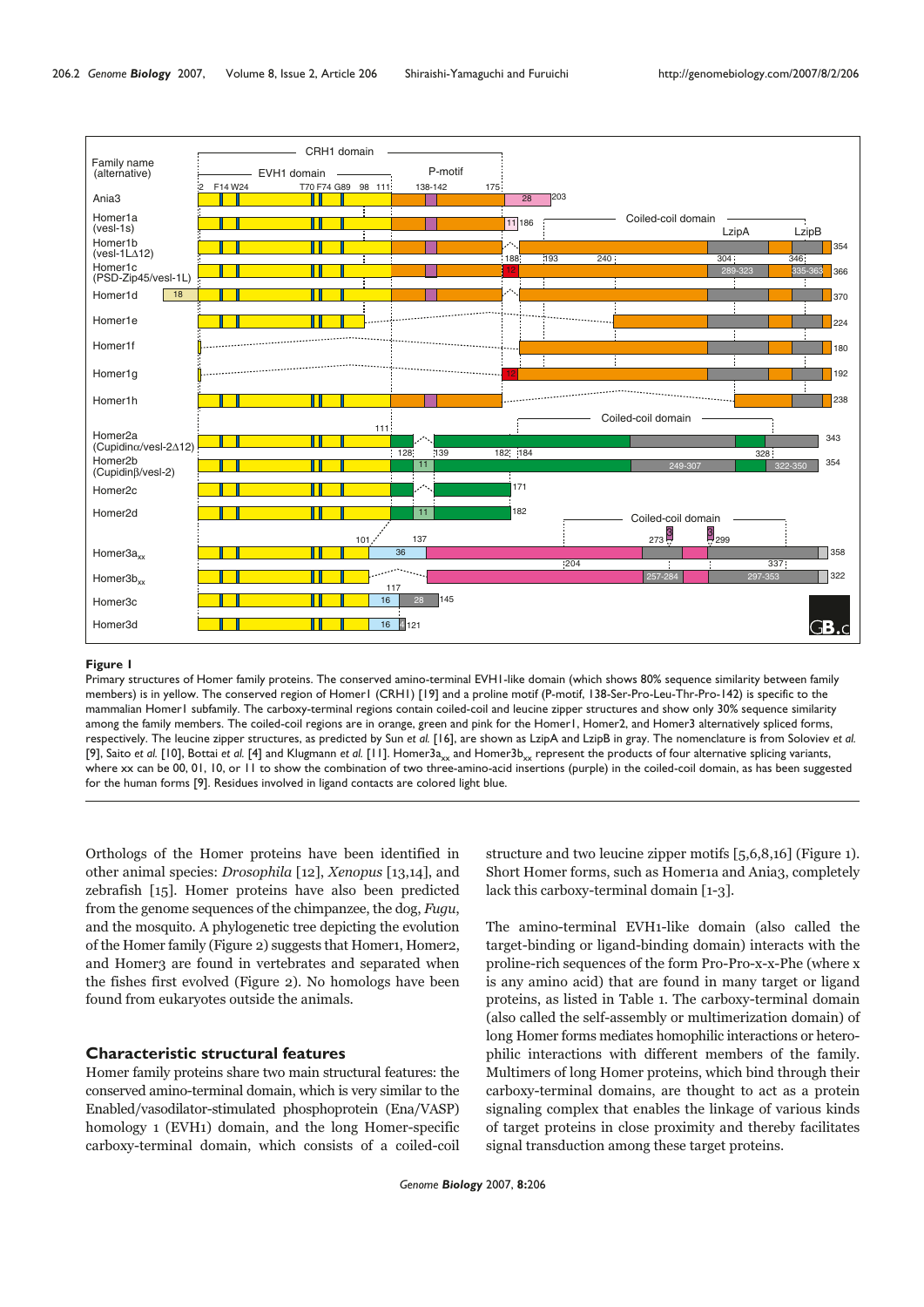

A phylogenic tree of Homer family proteins. Whole protein sequences of the longest isoform of each family member from human (*Homo sapiens*), chimp (*Pan troglodytes*), dog (*Canis familiaris*), rat (*Rattus norvegicus*), mouse (*Mus musculus*), chicken (*Gallus gallus*), frog (*Xenopus laevis*), Fugu (*Takifugu rubripes*), zebrafish (*Danio rerio*), fly (*Drosophila melanogaster*) and mosquito (*Anopheles gambiae*) were aligned. The accession numbers of the proteins are indicated in brackets. Multiple sequence alignment was performed using CLUSTAL X [70]. Phylogenetic analysis was constructed using the neighbor-joining method [71] using PAUP\* version 4.0 beta [72], and the reliability of the tree was estimated by bootstrapping. The tree was rooted with proteins from invertebrates (fly and mosquito). The branch lengths are proportional to the amount of inferred evolutionary change, and numbers between internal nodes indicate bootstrap values as percentages of 1,000 replications.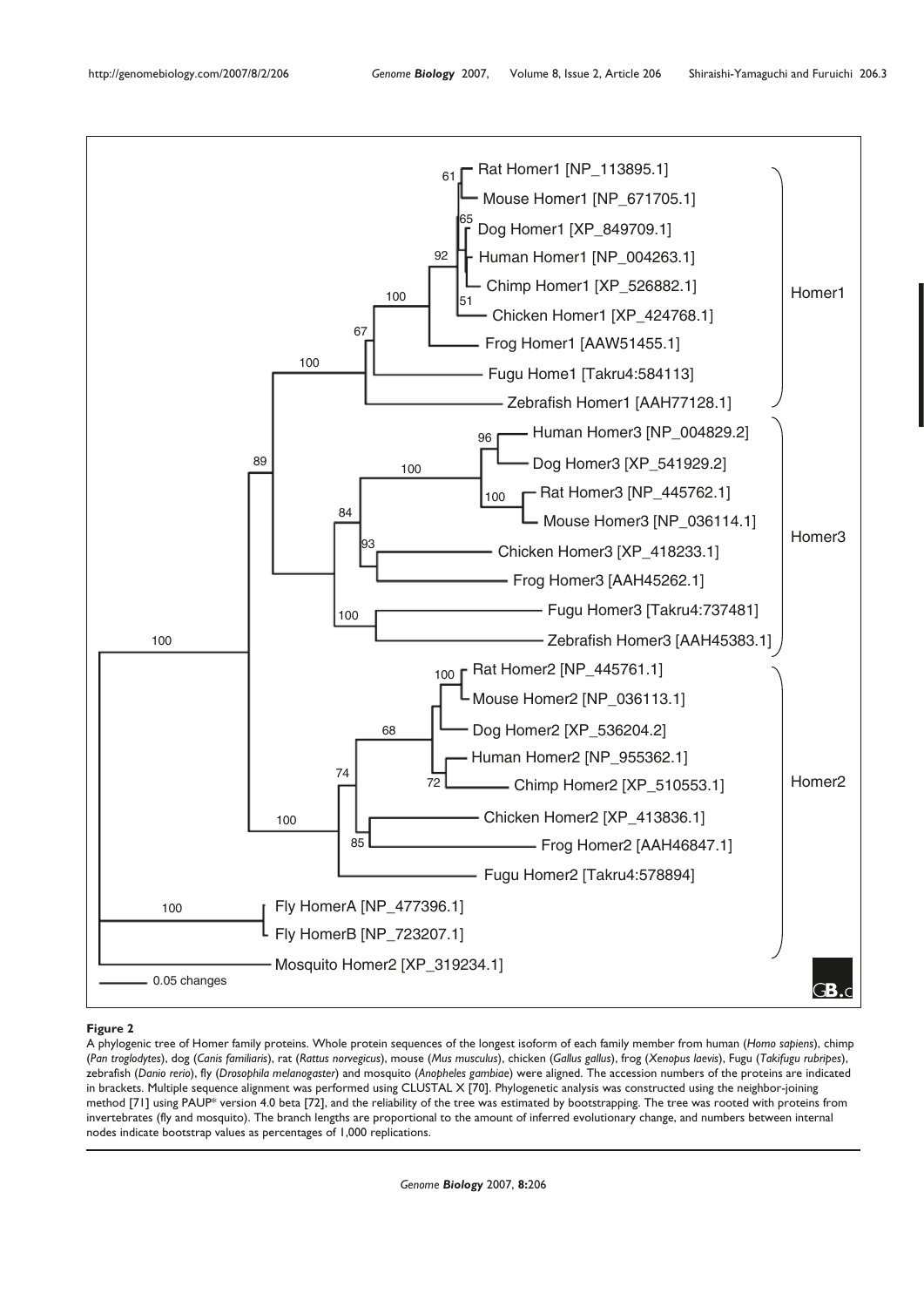#### **Table 1**

| Interaction partners of Homer family proteins |            |                                             |                  |                                               |            |  |  |
|-----------------------------------------------|------------|---------------------------------------------|------------------|-----------------------------------------------|------------|--|--|
| Protein<br>Species                            |            | Binding sequence or domain                  | Amino acids      | Binding domain of Homer                       | References |  |  |
| mGluRla                                       | Rat        | Pro-Pro-Ser-Pro-Phe                         | $1146 - 1150$    | <b>EVHI</b>                                   | [1,5,6]    |  |  |
| mGluR15                                       | Rat        | Pro-Pro-Ser-Pro-Phe                         | $1124 - 1128$    | <b>EVHI</b>                                   | [1,5,6]    |  |  |
| IP <sub>3</sub> receptor type l               | Human      | Pro-Pro-Lys-Lys-Phe                         | 49-53            | <b>EVHI</b>                                   | [43]       |  |  |
| IP <sub>3</sub> receptor type3                | Human      | Pro-Pro-Lys-Lys-Phe                         | 48-52            | <b>EVHI</b>                                   | $[43]$     |  |  |
| Actin                                         | Mouse      | <b>ND</b>                                   | <b>ND</b>        | <b>EVHI</b>                                   | [7]        |  |  |
| Shankl                                        | Rat        | Pro-Pro-Lys-Glu-Phe                         | 1566-1570        | <b>EVHI</b>                                   | [64]       |  |  |
| Shank3                                        | Rat        | Pro-Pro-Glu-Glu-Phe                         | $1310 - 1314$    | <b>EVHI</b>                                   | [64]       |  |  |
| <b>RyR1</b>                                   | Human      | Pro-Pro-His-His-Phe                         | 1772-1776        | <b>EVHI</b>                                   | $[43]$     |  |  |
| <b>TRPC1</b>                                  | Human      | Pro-Pro-Pro-Phe                             | 645-649          | <b>EVHI</b>                                   | $[65]$     |  |  |
| PIKE-L                                        | Rat        | Pro-Lys-Pro-Phe                             | $187 - 191$      | <b>EVHI</b>                                   | $[50]$     |  |  |
| DynaminIII                                    | Human      | Pro-Pro-Val-Pro-Phe                         | 799-803          | <b>EVHI</b>                                   | [43,66]    |  |  |
| Oligophrenin-I                                | Human      | Pro-Pro-Leu-Glu-Phe                         | $4 - 8$          | <b>EVHI</b>                                   | [62]       |  |  |
| synArfGEF                                     | Rat        |                                             | 874-981          | <b>EVHI</b>                                   | [67]       |  |  |
| DrebrinE                                      | Mouse      | Pro-Pro-Ala-Thr-Phe                         | 546-550          | <b>EVHI</b>                                   | $[27]$     |  |  |
|                                               | Mouse      | Pro-Pro-Pro-Val-Phe                         | 628-632          | <b>EVHI</b>                                   | $[27]$     |  |  |
| Oskar                                         | Drosophila | <b>ND</b>                                   | <b>ND</b>        | <b>EVHI</b>                                   | $[57]$     |  |  |
| C/EBPb                                        | Human      | Pro-Pro-Pro-Ara-Phe                         | $16 - 20$        | <b>EVHI</b>                                   | $[68]$     |  |  |
| Pax <sub>6</sub>                              | Human      | Carboxy-terminal<br>Pro-Ser-Thr-rich domain | <b>ND</b>        | Homer3 lacking N-terminal<br>70 amino acids   | [69]       |  |  |
| Syntaxin-13                                   | Mouse      | Carboxy-terminal<br>153 amino acids         | $1 - 153$        | Homer I b carboxy-terminal<br>190 amino acids | [2]        |  |  |
| Homer Ib/c                                    | Mouse      | Carboxy-terminal CC                         | 175-366          | Carboxy-terminal CC                           | [5,6,20]   |  |  |
| Homer Ib/c                                    | Mouse      | LZ.                                         | 289-323, 335-363 | Homer Ib/c LZ                                 | $[8,16]$   |  |  |
| Homer Ib/c                                    | Mouse      | Ser-Pro-Leu-Thr-Pro (P motif)               | $138 - 142$      | <b>EVHI</b>                                   | [19]       |  |  |
| Homer <sub>2</sub>                            | Mouse      | Carboxy-terminal CC                         | $112 - 354$      | Carboxy-terminal CC                           | $[6,8]$    |  |  |
| Homer3                                        | Mouse      | Carboxy-terminal CC                         | 102-358          | Carboxy-terminal CC                           | [8]        |  |  |
| <b>Activated Cdc42</b>                        | Human      | <b>ND</b>                                   | <b>ND</b>        | Homer2 CC                                     | $[7]$      |  |  |

Abbreviations: CC, coiled-coil; C/EBP, CCAAT/enhancer binding protein; IP<sub>3</sub>, inositol 1,4,5-trisphosphate; LZ, leucine zipper; mGluR, metabotropic glutamate receptor; PIKE-L, phosphoinositide 3 kinase enhancer; RyR, ryanodine receptor; synArfGEF, guanine-nucleotide exchange factor for ADP-ribosylation factor; TRPC, transient receptor potential channel

## **The amino-terminal EVH1-like domain**

The tertiary structure of the amino-terminal EVH1-like domain has been predicted using X-ray crystallographic analysis (Figure 3) [17,18]. The Homer EVH1-like domain forms a small globular structure that consists of a sevenstranded antiparallel  $\beta$  barrel with a carboxy-terminal  $\alpha$  helix packed alongside it. No significant topological differences from the EVH1 domains of mammalian Enabled (Mena) or Ena/VASP can be seen. Interestingly, the consensus motif (Pro-Pro-x-x-Phe) found in proteins that bind to the Homer EVH1 domain has the opposite sequence orientation to the motif found in proteins that bind to the Ena/VASP EVH1 domain (Phe-Pro-Pro-Pro-Pro). Both of these proline-rich

consensus peptides seem to form a type II polyproline helix and bind at a distinct binding site on the corresponding EVH1 domain oriented in the same way [17,18]. This distinctive mode of Homer target binding minimizes the potential for cross-reaction with the many other available proline-rich target sequences, although the Homer EVH1 (class II) and other EVH1 domains (class I) seem to be derived from an ancestral polyproline-binding protein [18].

The amino-terminal region containing 1-175 amino acids of mammalian Homer1 proteins is highly conserved and has been called the conserved region of Homer1 (CRH1) [19]. The CRH1 includes the EVH1-like domain and a second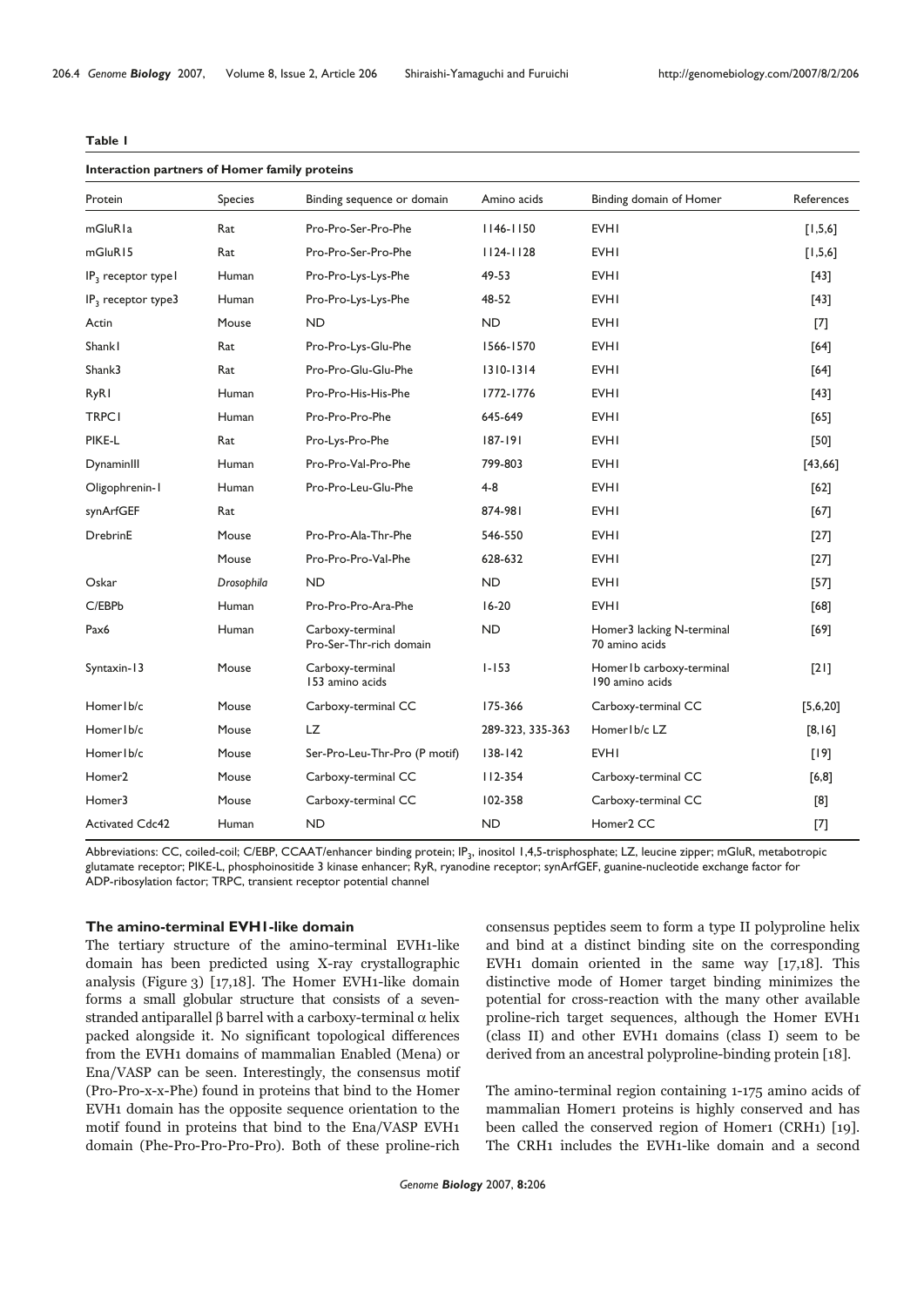

The crystal structure of the Homer EVH1 domain [17]. **(a)** Ribbon diagrams of the Homer1 EVH1 domain, with five residues of mGluR1 (residues 1,146-1,150) as a representative bound ligand in red. The side chains of the adjacent serine and proline in the bound ligand are oriented away from the Homer surface, and the phenylalanine residue forms a unique contact that is not shared by other EVH1 domains (not shown). **(b)** A surface representation of the Homer EVH1 domain, showing the location of residues that are essential (red) and nonessential (light blue) for binding to ligand (dark blue). Reproduced with permission from [17].

proline-containing motif (the P-motif, 138-Ser-Pro-Leu-Thr-Pro-142 in mouse Homer1), which is specific to the mammalian Homer1 proteins. The CRH1 interacts with the neighboring CRH1 in the crystal by intermolecular binding of the P-motif to the EVH1 domain at a site that partly overlaps that used for Pro-Pro-x-x-Phe binding [19]. Given that its binding to the metabotropic glutamate receptor (mGluR) induces the homo-multimerization of Homer1c [8], it is assumed that there are two types of binding of the Homer1 EVH1 domain: binding to the Pro-Pro-x-x-Phe of the target protein and binding to the P-motif of Homer1; the two types of binding induce and arrest this homo-multimerization, respectively.

# **The carboxy-terminal self-assembly and multimerization domain**

Long Homer forms have a characteristic carboxy-terminal region comprising a coiled-coil structure followed by two leucine zipper motifs; this domain can mediate homomeric or heteromeric interactions between long Homer forms [5,6]. Although coiled coils are often implicated in proteinprotein interactions, the Homer coiled-coil domain does not interact directly with other coiled-coil proteins, such as dynein [5]. In Homer1c, it is the leucine zipper motifs (ZipA and ZipB) that are involved in the multimerization, and the carboxy-terminal one, ZipB, is crucial [8,16]. Homer1b and Homer3 have been shown to form a tetramer via the carboxy-terminal domain, including coiled coils and leucine zipper motifs, with no significant involvement of the amino terminal EVH-1 domain and P-motif [20].

An interaction of the carboxy-terminal domains of long Homer forms with other signaling proteins has been indicated. The carboxy-terminal region of Homer1b has been shown to be slightly similar to a mutated in colorectal cancer (MCC)-like domain [6] and to interact with syntaxin-13 [21]. The region of Homer2 from Ser90 to the carboxyl terminus has a weak and fragmentary identity (22%) with a part of Citron, a Rho-effector kinase, including the Rho/Racbinding site and a part of the leucine zipper motif, and this region interacts with the small GTPase Cdc42 in a GTPdependent manner [7].

# **Localization and function**

# **Tissue, cellular and subcellular distribution**

Members of the Homer family are predominantly expressed in the nervous system, and they are also expressed in peripheral tissues at low levels. The tissue distribution of the long Homer forms is summarized in Tables 2 and 3. (Most studies have detected the very similar long forms together, so we refer here to 'Homer1b/c', 'Homer2a/b and 'Homer3a/b' to indicate expression of one or the other or both isoforms of each Homer protein.) In the postnatal developing mouse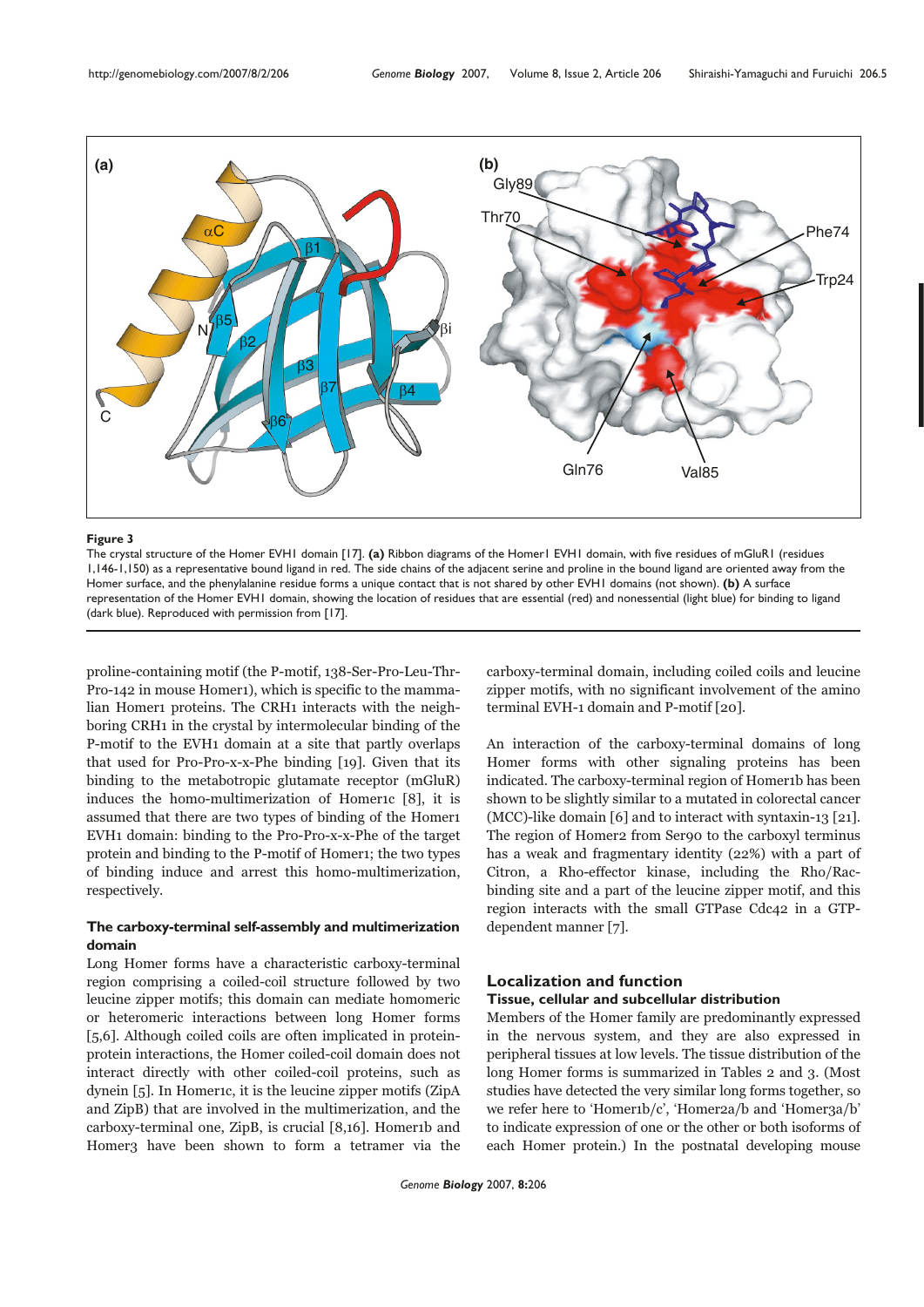|--|--|

#### **Homer protein expression in postnatal mouse brain development**

| ----------- <b>-</b> - |           |           |                        |           |          |           |           |                        |          |                |           |  |
|------------------------|-----------|-----------|------------------------|-----------|----------|-----------|-----------|------------------------|----------|----------------|-----------|--|
| Homer Ib/c             |           |           | Homer <sub>2a</sub> /b |           |          |           | Homer3a/b |                        |          |                |           |  |
| $\mathsf{I}\mathsf{w}$ | 2w        | 3w        | 8w                     | Iw        | 2w       | 3w        | 8w        | $\mathsf{I}\mathsf{w}$ | 2w       | 3w             | 8w        |  |
| $^{+++}$               | $^{+++}$  | $^{+++}$  | $^{+++}$               | $^{+++}$  | $^{+++}$ | $^{+++}$  | $^{+++}$  | ٠                      |          |                | ٠         |  |
| $^{++}$                | $^{++}$   | $^{++}$   | $^{++}$                | $^{+++}$  | $^{+++}$ | $^{+++}$  | $^{+++}$  | $\ddot{}$              | ٠        | $\blacksquare$ | ٠         |  |
| $^{+++}$               | $^{+++}$  | $^{+++}$  | $^{+++}$               | $^{+++}$  | $^{+++}$ | $+++$     | $^{+++}$  | $\ddot{}$              | $^{++}$  | $^{++}$        | $\ddot{}$ |  |
| $^{++}$                | $^{++}$   | $^{++}$   | $^{++}$                | $^{+++}$  | $^{+++}$ | $^{+++}$  | $^{+++}$  |                        |          |                |           |  |
| $^{++}$                | $^{++}$   | $^{++}$   | $^{+}$                 | $^{+++}$  | $^{++}$  | $^{++}$   | $^{++}$   | ٠                      | ۰        | $\blacksquare$ | ۰         |  |
| $^{++}$                | $^{++}$   | $^{++}$   | $+$                    | $^{+++}$  | $^{++}$  | $^{++}$   | $^{++}$   | ٠                      |          |                |           |  |
| $^{++}$                | $^{++}$   | $\ddot{}$ | $\ddot{}$              | $^{+++}$  | $^{+++}$ | $\ddot{}$ | $\ddot{}$ | ٠                      |          |                |           |  |
| <b>ND</b>              | $^{++}$   | $^{++}$   | $^{++}$                | <b>ND</b> | $^{++}$  | $^{++}$   | $^{++}$   | <b>ND</b>              | ۰        | $\blacksquare$ | ٠         |  |
| $^{++}$                | $\ddot{}$ | $\ddot{}$ | ٠                      | $^{++}$   | $^{++}$  | $\ddot{}$ | $\ddot{}$ | $^{++}$                | $^{+++}$ | $^{+++}$       | $^{+++}$  |  |
| $^{++}$                | $^{++}$   | $\ddot{}$ | $\ddot{}$              | $^{+++}$  | $^{+++}$ | $^{++}$   | $^{++}$   | ٠                      |          |                |           |  |
|                        |           |           |                        |           |          |           |           |                        |          |                |           |  |

Levels of expression are indicated as follows: +++, high; ++, intermediate; +, low; -, not detected; ND, no data.

#### **Table 3**

#### **Distribution of Homer protein in mouse peripheral tissues at 2 weeks after birth**

|                 | Homer Ib/c | Homer <sub>2a</sub> /b | Homer3a/b |
|-----------------|------------|------------------------|-----------|
| Thymus          | ۰          |                        | $++1$     |
| Heart           | $++**$     | $++**$ †               |           |
| Lung            |            |                        | $++*$ †   |
| Liver           | ٠          | $+$ *                  | ٠         |
| Kidney          | $++1$      |                        | $+$ *     |
| Spleen          | ٠          | ٠                      | ٠         |
| Intestine       | ٠          | $++$ <sup>†</sup>      | ۰         |
| Ovary           | $++*$      |                        | $++*$     |
| <b>Testis</b>   | $++*$      | ٠                      | ٠         |
| Skeletal muscle | $++*$      | $++$ †                 |           |

Information taken from: \*[22]; †[5]; -, not detected.

brain, three long Homer forms are differentially expressed in various regions [22] (Table 2). The retina and spinal cord also express Homer1 [23,24]. The expression level of the long Homer forms in non-neural tissues is very low in comparison with that in the nervous system: the Homer1 and Homer2 long forms are expressed in skeletal and cardiac muscle  $[5,22,25,26]$ , Homertb/c in the ovary and testis, Homer $2a/b$ in the liver and spleen, and Homer3a/b in the lung, spleen, kidney and ovary [5,22].

The long Homer family members have distinct cellular distributions in time and space during postnatal development of mouse brain [22]. In the cerebellum, Homer1b/c and Homer2a/b are predominantly localized at the postsynapses of developing granule cells connecting the mossy fibers in the glomeruli. Homer3a/b is concentrated in the dendritic spines of Purkinje cells connecting the parallel fibers and is also present in their axons. The expression of Homer1b/c and Homer2a/b is regulated reciprocally to that of Homer3a/b in the hippocampus and the developing olfactory bulb; in general, where they are upregulated Homer3a/b is downregulated, and vice versa. In the hippocampus, Homer1b/c and Homer2a/b are predominantly localized in the CA1 region and CA1-CA2 region, respectively, whereas Homer3a/b is concentrated in the CA2-CA3 regions.

In fractionation studies on the rodent brain, the long Homer proteins are mainly found in subcellular fractions that are enriched with PSD proteins or postsynaptic membrane proteins [5,7] and in the PSD area of glutamatergic synapses [5,22,27-29] (Figure 4). An axonal distribution of Homer proteins has also been reported, however, with Homer2a/b found in cerebellar Purkinje cells and olfactory neurons [21] and Homer1b/c in Xenopus optic tectal neurons [13,14]. Homer1a, a short form, is found at very low levels in hippocampal cells [30,31]. Homerta is targeted to synapses and regulated in the hippocampus by inducing the inhibition of the ubiquitin-proteasome system [32].

# **Dynamics of synaptic distribution**

The synaptic localization of long Homer forms is not static and becomes dynamic in response to synaptic activity. Postsynaptic clusters of exogenously expressed Homer1c fused to green fluorescent protein (GFP) in cultured hippocampal neurons showed a rapid redistribution and a higher steadystate turnover rate, in response to an increase in intracellular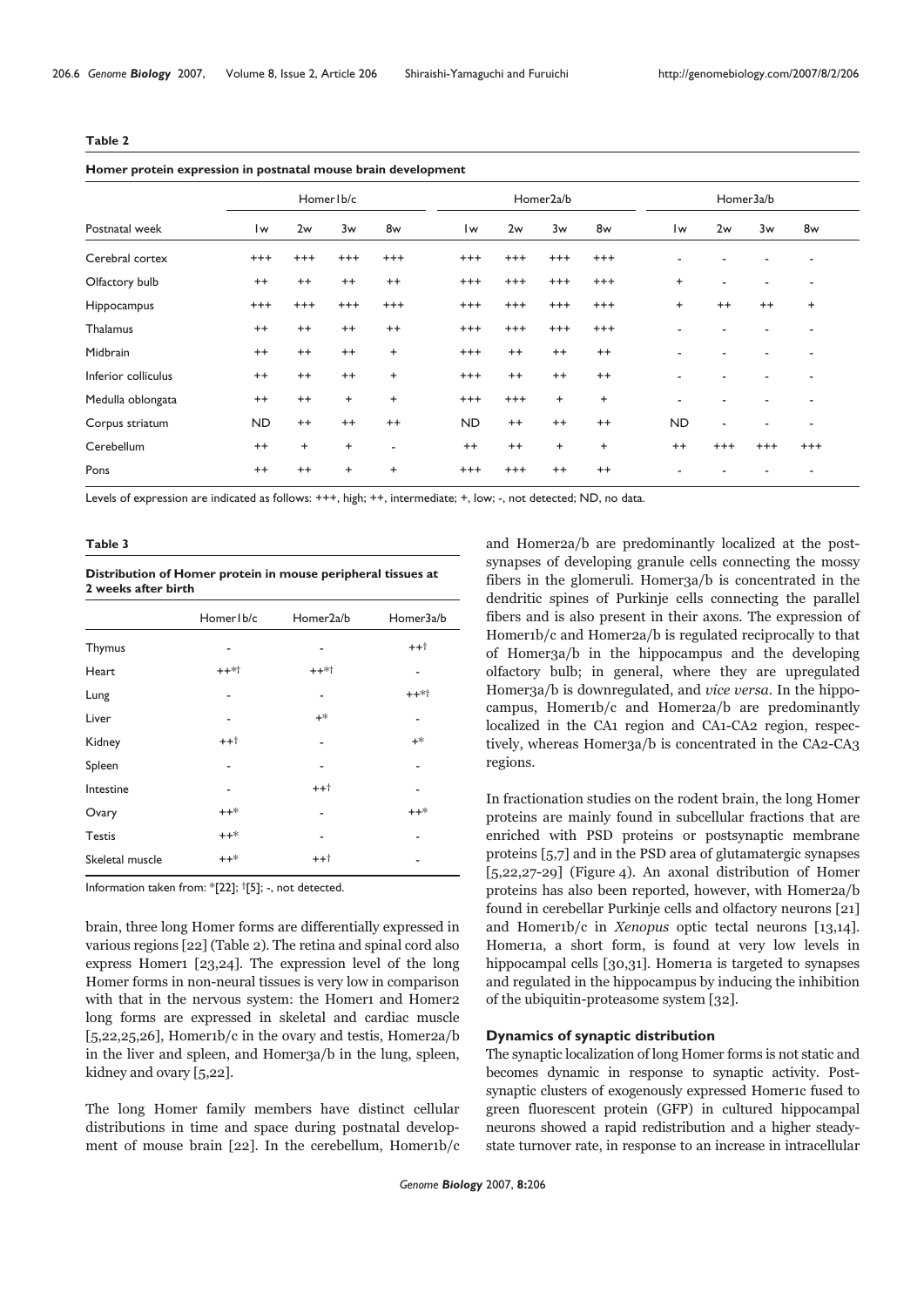

Homer proteins form a physical tether linking signaling molecules in postsynaptic densities. **(a)** Cultured hippocampal neurons co-immunostained for Homer2a/b (green) and the neuronal dendritic marker MAP2 (red). **(b)** Dendritic spines of cultured hippocampal neurons expressing exogenous GFP-Homer2 (green) and immunostained for synaptophysin (a presynapse marker; red). **(c)** A model of the long Homer multimer-mediated postsynaptic protein complex and Homer1a. Long Homer forms (Homers) bind to each other through their carboxy-terminal domains (probably forming a tetramer [20]) and to the target proteins, such as mGluR1α/5, IP3 receptor, NMDA receptor and Drebrin, to the actin cytoskeleton through their amino-terminal domains, forming a cluster at the postsynaptic density area. Homer1a, which lacks the carboxy-terminal domain, is thought to compete with long Homer forms for binding to target proteins, thus disrupting the cluster. For instance, Homers modulate mGluR-induced intracellular calcium release by linking mGluRs and IP<sub>3</sub>R: activation of mGluRs results in the phospholipase C (PLC)-mediated hydrolysis of membrane phosphatidylinositol diphosphate (PIP<sub>2</sub>) to diacylglycerol (DAG) and IP<sub>3</sub>, which activates the IP<sub>3</sub>R to release intracellular calcium. Abbreviations: AMPAR, 5-methyl-4-isoxazolepropionate receptor; CC-LZ, carboxy-terminal coiled-coil structure and leucine zipper motifs of long Homer forms; ER, endoplasmic reticulum; EVH1, the amino-terminal EVH1 domain of Homer; G, G protein; GKAP, guanylate kinase-associated protein; GRIP, glutamate receptor interacting protein; mGluR, metabotropic glutamate receptor; NMDAR, *N*-methyl-D-aspartate receptor; VDCC, voltage-dependent Ca2+ channel.

 $Ca<sup>2+</sup>$  mediated through the activation of N-methyl-Daspartate receptor (NMDA) receptors or voltage-dependent  $Ca<sup>2+</sup>$  channels [33]. By analysis of GFP fluorescence intensity, it was estimated that the typical single postsynaptic site of cultured hippocampal cells contains  $343 \pm 57$ Homer family proteins [34]. Homeria, induced by brainderived neurotrophic factor or a proteasome inhibitor, also causes the redistribution of Homer1c [35]. In cultured cerebellar granule cells, endogenous Homer2 and exogenously expressed GFP-fused Homer2 showed a reversible declustering induced by an NMDA receptor-mediated Ca2+ influx followed by activation of a downstream pathway including mitogen-activated protein (MAP) kinases, extracellular signal-regulated kinases (ERKs) and protein tyrosine kinases [28]. This Homer2 declustering is induced before declustering of filamentous (F-)actin and Drebrin (a dendritic actin-binding protein), suggesting that it is independent of the actin cytoskeletal reorganization. The synapticactivity-dependent dynamics of synaptic long Homer seems to be involved in remodeling the molecular constitution of the PSD protein complex at mature and/or differentiating glutamatergic synapses [28,33].

Targeting of long Homer forms to PSDs seems to be correlated with synaptic contact formation [27] or F-actin

accumulation in PSDs [36]. Newly extended dendrites of cultured hippocampal neurons rapidly acquire Homer clusters, whose density reaches the level of parental dendrites within a few days [37]. Synaptic targeting of Homer is independent of the molecular motor protein myosin Va [29]. Throughout synaptic differentiation of cultured hippocampal neurons, all three long Homer proteins not only form heteromeric co-clusters, but also localize close to NMDA receptor clusters, including those containing the NMDA receptor 2B subunit and PSD-95 [27]. Synaptic Homer clustering is enhanced by simultaneous blockade of NMDA receptor and cAMP phosphodiesterase activities, as is clustering of NMDA receptors [27]. These data suggest a coincidence in developmental and activityregulated synaptic targeting between Homer and the NMDA receptor complex. This suggests that synaptic targeting of both Homer and the NMDA receptor complex is coincidently regulated during the development of hippocampal neurons and their activity-dependent synapse formation.

#### **Mechanism**

Many of the proteins that bind to Homer proteins are functionally related to one another: for example, mGluR1 $\alpha$ /5 and mGluR5 (mGluR1 $\alpha$ /5), inositol 1,4,5-trisphosphate (IP<sub>2</sub>) receptors  $(\text{IP}_2\text{R})$ , ryanodine receptors, Shank (an adaptor for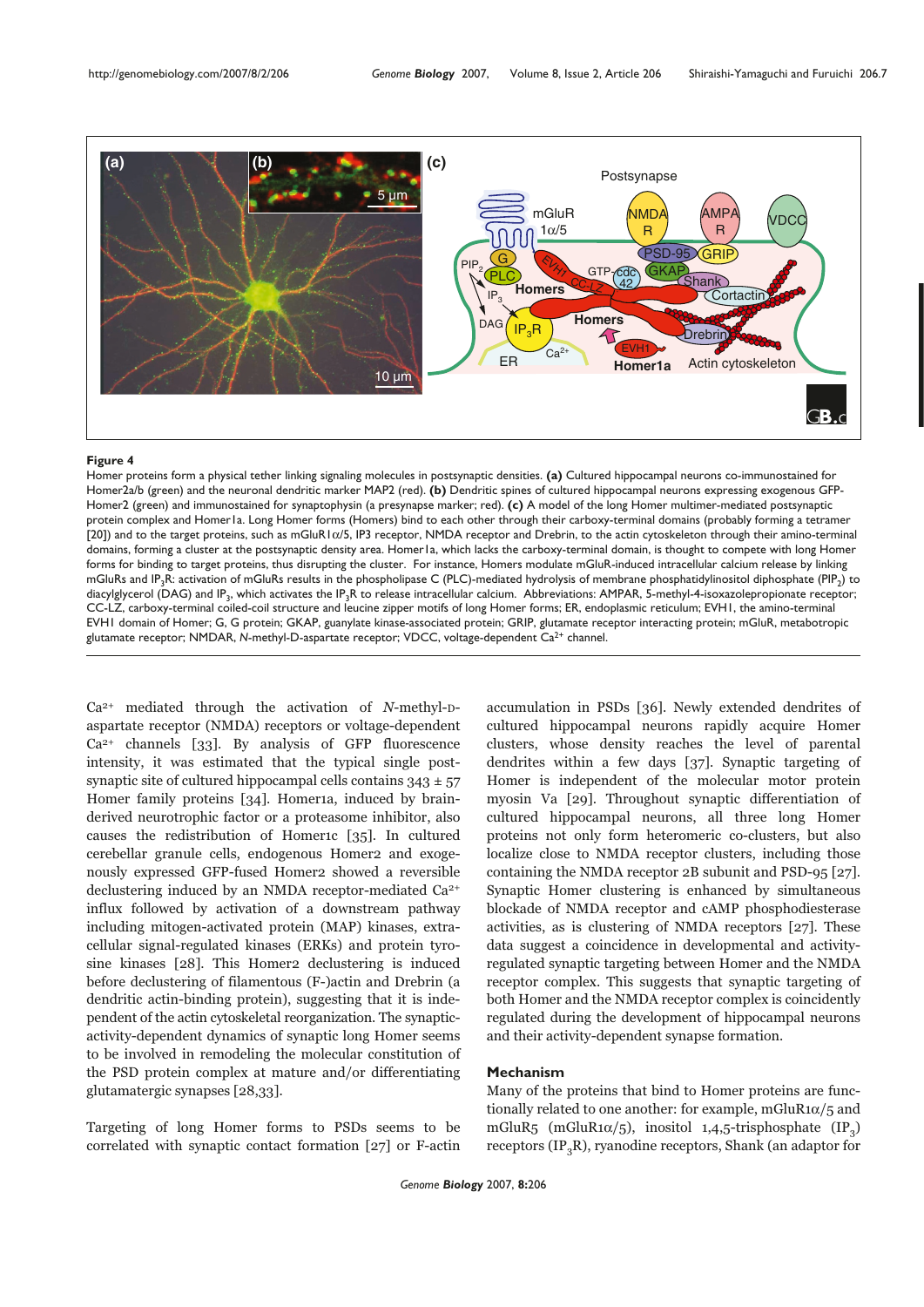the NMDA receptor complex), and transient receptor potential channels are all involved in Ca<sup>2+</sup> signaling pathways at the PSD. Clusters of long Homer proteins seem to act as PSD signaling complexes through which signal transduction or cross-talk among target proteins is facilitated (Figure 4). Activity-dependent, reversible declustering of long Homermediated target protein complexes may be involved in remodeling the target composition of the complex. Homers also associate with the actin cytoskeleton, through which the Homer complex is probably anchored to proper postsynaptic sites.

The short Homer proteins Homer<sub>1a</sub> and Ania<sub>3</sub> are transcriptionally induced only upon neuronal stimulation. They consequently disrupt the scaffolding capability of long Homer forms by sequestering their binding partners. Thus, Homer1a and Ania3 function as natural activity-dependent dominant-negative forms that regulate the scaffolding and signaling capabilities of the long forms. This property seems to be related to synapse and circuit regulation. Indeed, there are several reports demonstrating that Homer1a or Ania3 are upregulated by various physiological treatments that induce synaptic activities: seizure and kindling [2,4], stimulation by light [1], dopaminergic stimulation [4], exploration of a novel environment [38], learning or long-term potentiation [39,40], and administration of psychoactive stimulants or drugs. The signaling cascades involved in the induction of Homer1a expression include the MAP kinase cascade in cerebellar granule cells [41] and the ERK1/2 cascade in hippocampal dentate gyrus cells [42].

#### **Functions in the synapse**

Many reports of Homer functions have recently been published; here, we can describe only a fraction of them. Postsynaptic Homer can regulate the synaptic localization of target proteins or the cross-talk signaling among these proteins at the PSD. Homer proteins regulate the activity of mGluR1 $\alpha/5$  in various ways, including attenuation of its effects by Homer1a, probably as a result of Homer1a's dominant-negative binding [43]; modulation of its linkage to MAP kinase cascades [44]; regulation of its coupling ion channels [45,46]. Homer proteins are thought to act synergistically with Shank, another scaffold protein for the NMDA receptor/PSD-95 complex, via GKAP (guanylate kinase associated protein) in the functional linking of mGluR1 $\alpha/5$ and IP<sub>3</sub>R in the PSD  $[47]$ . There seems to be a difference in target-binding affinity or specificity of the EVH1 domain, or other functional properties, among different Homer family proteins [48].

Homer1a expressed in response to neuronal activity regulates synapse function. In cerebellar granule cells, Homer1a induced by NMDA or kainate stimulation triggered the constitutive activity of mGluR1 $\alpha/5$  independent of binding of an agonist (for example glutamate), but long Homer3 did not show the same activity [48]. Overexpression of Homer1a,

but not of Homer1c, enhanced synaptic transmission in cultured rat hippocampal slices, probably as a result of an increase in synaptic targeting of 5-methyl-4-isoxazolepropionate (AMPA) receptors [40]. In addition, Homer1a enhanced spike-induced Ca2+ influx in rat visual cortex pyramidal cells [49]. A recent study showed a role for Homer1a in the attenuation of inflammatory hypersensitivity in spinal cord neurons [24]. Also, the long form of phosphoinositide 3-kinase (PI 3-kinase) enhancer (PIKE-L), a nuclear GTPase that activates nuclear PI 3-kinase, interacts with Homer1c and Homer2a (Table 1), and activation of mGluR1 $\alpha$ /5 enhances formation of an mGluR1 $\alpha$ /5-Homer-PIKE-L complex, leading to activation of PI 3-kinase activity and the prevention of neuronal apoptosis [50].

#### **Cell-surface clustering of mGluR1**α**/5**

Homer modulates the trafficking of mGluR1 $\alpha/5$  and its targeting to the membrane. Following heterologous expression in HeLa cells, Homer1b inhibited cell-surface targeting of mGluR5 and induced its retention in the endoplasmic reticulum, whereas Homer1a increased cell-surface mGluR5 [51]. In cerebellar granule cells, exogenously expressed Homer1b also induced intracellular retention of mGluR5 in the endoplasmic reticulum, whereas exogenously expressed Homer1a induced surface clustering of mGluR5 [52]. By contrast, exogenously expressed Homer1b, but not Homer1a, increased cell-surface clustering of mGluR5 and confined its movement within the membrane of cultured hippocampal neurons [53]. Depolarization induced endogenous Homer1a expression through the MAP kinase pathway in cerebellar Purkinje cells, which enhanced cell-surface targeting of mGluR1α, leading to the increment in mGluR1 responsiveness [54]. These results indicate that the long and short Homer proteins both regulate cell-surface targeting and clustering of mGluR<sub>1 $\alpha$ </sub>/<sub>5</sub>, probably by the opposite actions. There are a few differences that seem to be caused by the expression levels of Homer proteins or the cell-type analyzed, however. Because Homer proteins interact with various target proteins, which seem to differ in their number and identity from cell to cell, including membrane proteins and actin-binding proteins, these proteins probably contribute to anchoring the Homer complex at the appropriate intracellular compartments.

# **Functions in neuronal development**

In the developing mouse cerebellum, Homer2 shows a transient increase in the postsynapse of granule cells connecting the mossy fibers and Golgi axon terminals in the glomeruli, and it interacts with the actin cytoskeleton and the small GTPase Cdc42 [7]. Interestingly, the overexpression of exogenous Homer2 inhibits the formation of filopodia-like microspike structures in HeLa cells that is induced by the constitutively active Cdc42 [7]. These results suggest a possible involvement of Homer2 in actin-based synapse morphology. In cultured hippocampal neurons, synapse targeting of exogenously expressed Homer1b is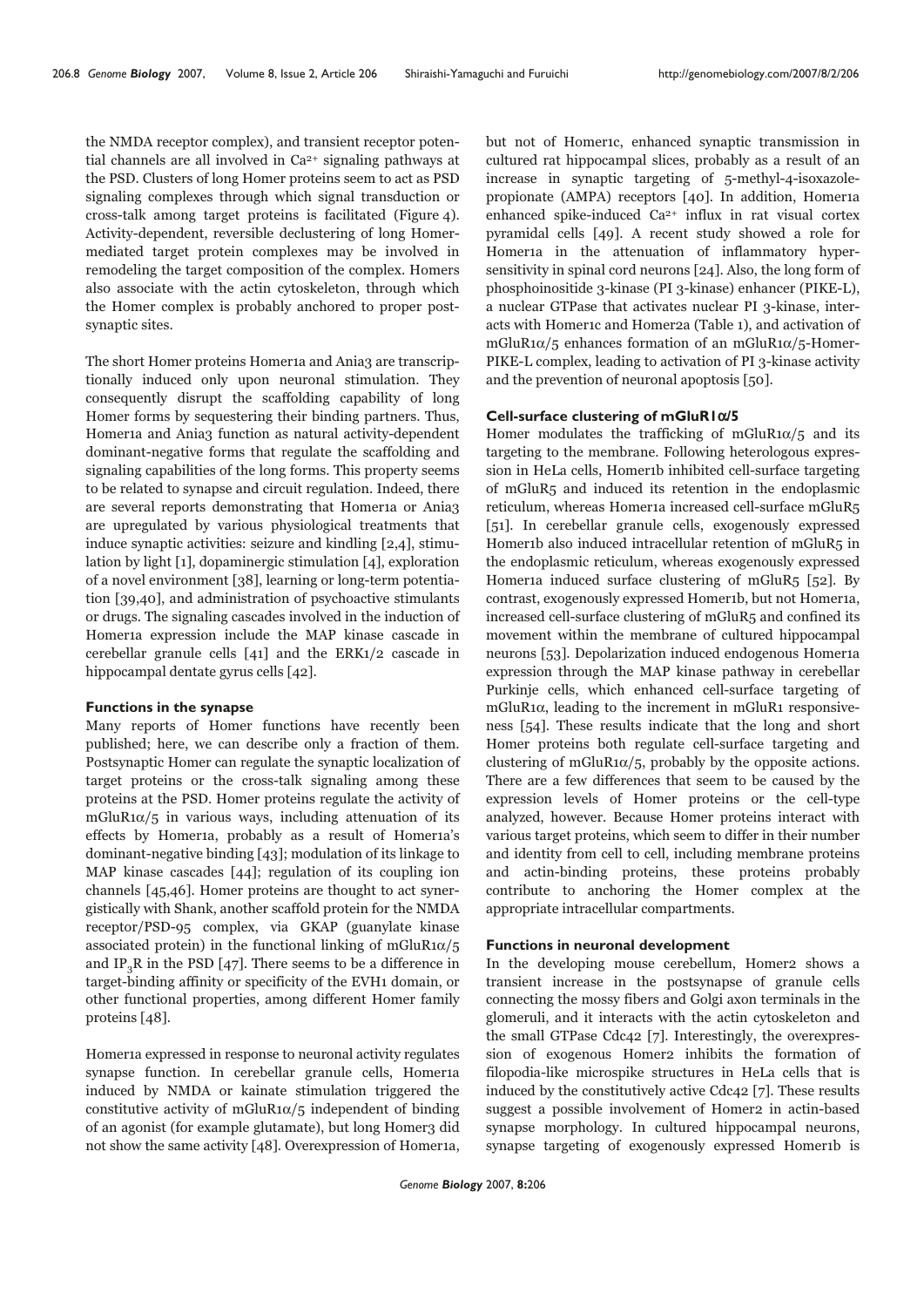increased by coexpression with Shank1B, resulting in the enlargement of spine heads (mature mushroom-type spines) and an increase in synaptic currents [55], whereas exogenously expressed Homer1a affects spine morphology (causing a decrease in mature spines but increased elongated processes) [31]. This indicates that Homer1b together with Shank induces spine maturation, and that activity-dependent Homer1a operates in a negative feedback loop to regulate the structure and function of synapses. In addition to the postsynaptic regulation, Homer1b/c regulates axonal path finding of Xenopus optic tectal neurons [13].

Homer also has roles in the functions of non-neural tissues. During the differentiation of muscle, Homer2b is upregulated and seems to increase RyR-mediated Ca2+ release, which is necessary for traffic of the transcription factor nuclear factor of activated T cells (NFAT) into the nuclei of the myotube [56]. In pattern formation in Drosophila embryos, Homer and another F-actin-binding protein, Bif, show asymmetric localization to the apical cortex of embryonic neuroblasts and may be involved in neuroblast asymmetric divisions by promoting posterior localization of oskar mRNA and of proteins that are essential for posterior patterning [57].

# **Functions in behavior**

Several lines of evidence obtained by the disruption or virusvector-mediated expression of Homer genes demonstrate the involvement of Homer family proteins in animal behavior. Mutation of Drosophila Homer caused defects in behavioral plasticity and in the control of locomotor activity, but not in basic neurotransmission. This suggests that Homer regulates the development and function of neural networks underlying locomotor control and behavioral plasticity in Drosophila [12]. In an adult rat hippocampus in which exogenous Homer proteins were overexpressed using a recombinant adeno-associated virus gene delivery system, increased levels of Homer<sub>1</sub> led to impaired hippocampusdependent memory, whereas increased levels of Homer1g (which lacks the amino-terminal target binding domain; Figure 1) and Homer1c slightly enhanced memory performance, suggesting that Homer1 splice variants have an active role in behavioral plasticity [11]. Transgenic mice overexpressing Homer1a in striatal medium spiny neurons, in which mGluR1 $\alpha/5$  is important in synaptic transmission, showed impairments in motor performance and coordination in behavioral tasks and showed repetitive, compulsive behavior (stereotypy) induced by the psychomotor stimulant amphetamine, thereby suggesting a critical role for Homer1 in the modulation of striatal circuits [58].

Homer has been shown to be relevant in drug addiction (reviewed in [59]). Homer2 knockout mice studies showed that Homer proteins are involved in the sensitization of behavior produced by repeated cocaine treatment. Furthermore, the loss of Homer2 induces similar behavioral and neurochemical phenotypes to those produced by repeated cocaine administration. In addition, both chronic and acute overexpression of constitutive Homer1b and Homer2a/b, but not of short Homer forms, by adeno-associated virus abolished cocaine-induced sensitization of locomotor hyperactivity and prevented the development of glutamate abnormalities in the accumbens. In alcoholism, Homer2 knockout and rescue with adeno-associated virus-expressed Homer2b indicated a necessary and active role for Homer2 in the accumbens in regulating alcohol-induced behavioral and cellular neuroplasticity.

## **Homer proteins and brain disease**

An abnormality of glutamate receptor signaling has been implicated in many different brain diseases, including learning and memory disability, epilepsy, schizophrenia and affective disorder. The genes encoding those Homer family proteins that interact directly with mGluR1 $\alpha/5$  and indirectly with NMDA receptors at their glutamatergic synapses seem to be candidate genes for involvement in neuropsychiatric phenotypes. Analysis of single-nucleotide polymorphisms in the Homer gene family identified seven, including three in exons, but failed to implicate any of the Homer genes in schizophrenia; these variants remain plausible candidates for other neuropsychiatric phenotypes [60]. A recent study of *Homer1* knockout mice, however, indicated that the loss of Homer1 function causes behavioral abnormalities (motivational, emotional, cognitive and sensorimotor processing) that are consistent with animal models of schizophrenia, and blunts a cocaine-stimulated increase in extracellular glutamate levels in the prefrontal cortex, suggesting reduced activation in this region as the hypofrontality that is commonly observed in schizophrenia [61].

The density and shape of dendritic spines are closely associated with learning and memory performance, and their reduced number and abnormal morphology are observed in the brains of people with various mental disorders. As Homer family proteins regulate spine morphogenesis, the question of whether Homer associates with these dendritic spine defects in mental disorders is intriguing. Oligophrenin-1, a Rho GTPase-activating protein, is absent in a family affected with nonspecific X-linked mental retardation, which is characterized by cognitive impairment. A recent study indicated that oligophrenin-1 has a Pro-Pro-xx-Phe motif and interacts with Homer1b/c, and that knockdown of oligophrenin-1 expression levels decreases the spine length of hippocampal neurons [62]. Fragile X syndrome is a common hereditary neurodevelopmental disorder associated with mental retardation and is caused by the loss of the RNAbinding protein fragile X mental retardation protein (FMRP). Brains of affected people show an increased density of long and tortuous spines. A recent knockout study revealed that loss of FMRP causes a reduced association of mGluR5 with Homer at the PSD, which is a possible consequence of alterations in synaptic plasticity seen in fragile X syndrome patients [63].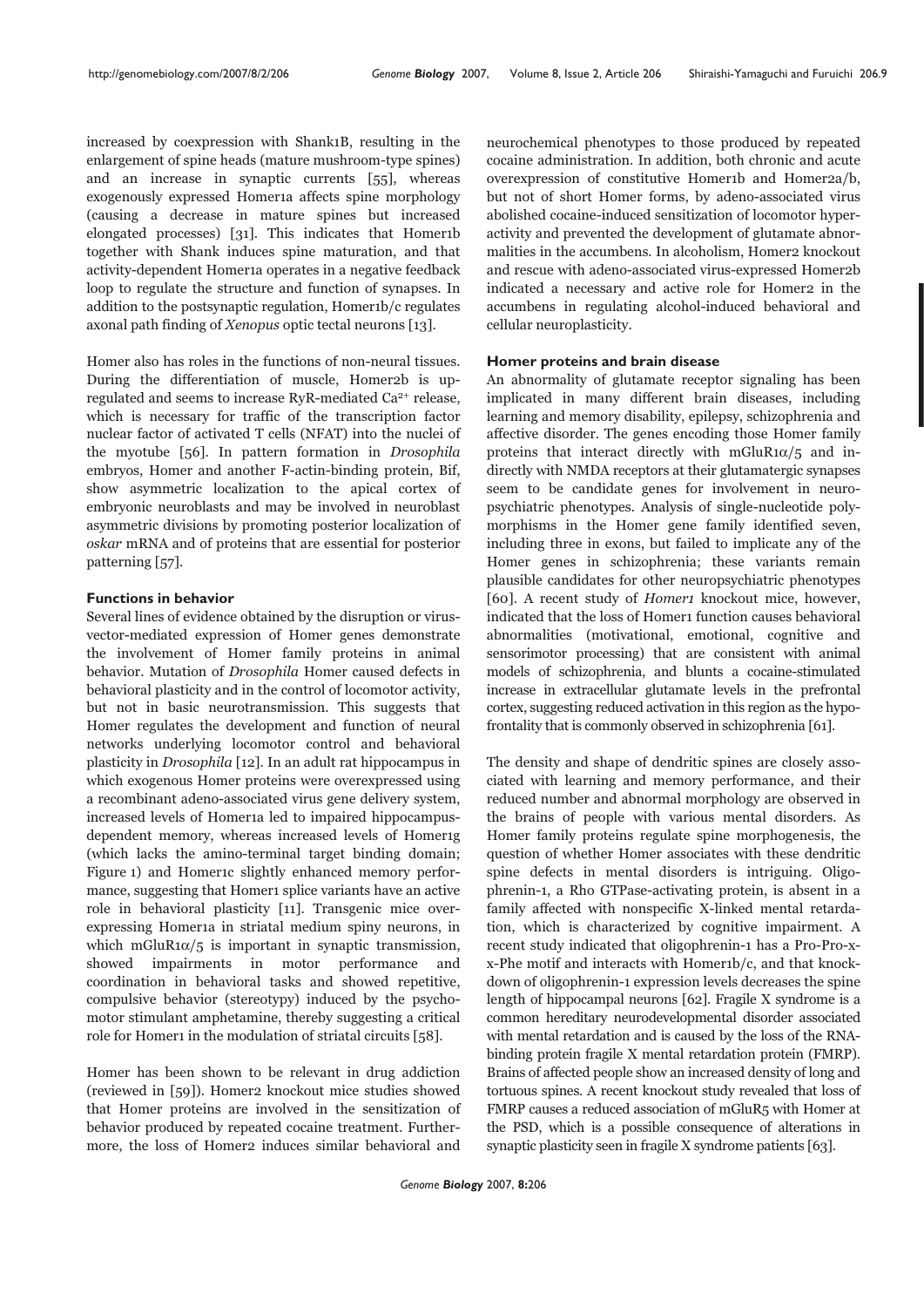# **Frontiers**

Homer interacts with many different target proteins carrying the Pro-Pro-x-x-Phe consensus motif. There are many other candidate proteins with this motif that have not yet been analyzed and thus should be investigated. In addition, it should be determined whether the Homer family proteins, including alternative splicing variants, have functional differences, for example in their target-binding affinity or preference. Moreover, the structural features of each Homer form, including various protein phosphorylation consensus sites and other putative functional sites (Figure 1), suggest differences in the modulation of these functions.

Long Homer forms are characterized by multimerization through the carboxy-terminal domain. To understand the molecular complexity of target proteins in a long Homerlinked complex, the number of Homer subunits that can assemble in a multimer needs to be determined. Synaptic clustering of long Homer proteins seems to be brought about by preferential anchoring of a few multimers at a specific site or subcellular compartment. The actin cytoskeleton is a candidate for such Homer clustering through actinassociated Pro-Pro-x-x-Phe-containing proteins, such as Drebrin. Moreover, the molecular mechanism underlying the activity-dependent dynamics of long Homer-target clustering is unknown. Declustering of Homer is induced by an increase in intracellular  $Ca^{2+}$  concentration through NMDA receptors or voltage-dependent Ca<sup>2+</sup> channels. Signaling by protein phosphorylation is likely to be involved downstream of this  $Ca<sup>2+</sup>$  signaling. In response to synaptic activity, reversible clustering and declustering of the Homer complex is probably an important mechanism used to alter the molecular composition within the complex, so that crosstalk signaling among cross-linked target proteins can be regulated (Figure 4).

There are still only a few lines of evidence to support the hypothesis that short Homer1a induced in an activitydependent manner behaves as a natural dominant negative to compete with the target binding of long Homer proteins and to disrupt the long Homer-target protein complex in in vivo neurons and within the brain. Other roles for Homer1a can be anticipated (for example, a conformational change of target proteins conferred by the protein-protein interaction), as Homer1a binding induces constitutive activation of  $mGluR1\alpha/5$  independently of agonist binding [49].

One of the striking features of the expression of the Homer family is that short Homer1a is expressed in an activitydependent manner and seems to act at the active synaptic site. The mechanism underlying the activity-dependent induction of short Homer1a, in both promoter regulation and alternative splicing, remains to be elucidated. In addition, how the expressed Homer1a is transported to the active synaptic site and what its tag to that site is needs to be investigated.

Homer proteins link many critical synaptic proteins, including those involved in glutamate signaling, which implicates them in many different brain functions and diseases. Genetically engineered Homer mouse models are an important tool with which to clarify the in vivo functions of Homer family proteins. As Homer knockout mice show neuropsychologically altered phenotypes, further study of these model mice will shed light on the roles of this interesting protein family in higher brain functions.

#### **Acknowledgements**

We thank Dr A. Mizutani (The university of Tokyo) for comments. This work was supported by grant number 18053025 (T.F.) from the Ministry of Education, Culture, Sports, Science and Technology, Japan.

# **References**<br>L. Brakeman P

- 1. Brakeman PR, Lanahan AA, O'Brien R, Roche K, Barnes CA, Huganir RL, Worley PF: **Homer: a protein that selectively binds metabotropic glutamate receptors.** *Nature* 1997, **386:**284-288.
- 2. Kato A, Ozawa F, Saitoh Y, Hirai K, Inokuchi K: **vesl, a gene encoding VASP/Ena family related protein, is upregulated during seizure, long-term potentiation and synaptogenesis.** *FEBS Lett* 1997, **412:**183-189.
- 3. Berke JD, Paletzki RF, Aronson GJ, Hyman SE, Gerfen CR: **A complex program of striatal gene expression induced by dopaminergic stimulation.** *J Neurosci* 1998, **18:**5301-5310.
- 4. Bottai D, Guzowski JF, Schwarz MK, Kang SH, Xiao B, Lanahan A, Worley PF, Seeburg PH: **Synaptic activity-induced conversion of intronic to exonic sequence in Homer 1 immediate early gene expression.** *J Neurosci* 2002, **22:**167-175.
- 5. Xiao B, Tu JC, Petralia RS, Yuan JP, Doan A, Breder CD, Ruggiero A, Lanahan AA, Wenthold RJ, Worley PF: **Homer regulates the association of group 1 metabotropic glutamate receptors with multivalent complexes of homer-related, synaptic proteins.** *Neuron* 1998, **21:**707-716.
- 6. Kato A, Ozawa F, Saitoh Y, Fukazawa Y, Sugiyama H, Inokuchi K: **Novel members of the Vesl/Homer family of PDZ proteins that bind metabotropic glutamate receptors.** *J Biol Chem* 1998, **273:**23969-23975.
- 7. Shiraishi Y, Mizutani A, Bito H, Fujisawa K, Narumiya S, Mikoshiba K, Furuichi T: **Cupidin, an isoform of Homer/Vesl, interacts with the actin cytoskeleton and activated rho family small GTPases and is expressed in developing mouse cerebellar granule cells.** *J Neurosci* 1999, **19:**8389-8400.
- 8. Tadokoro S, Tachibana T, Imanaka T, Nishida W, Sobue K: **Involvement of unique leucine-zipper motif of PSD-Zip45 (Homer 1c/vesl-1L) in group 1 metabotropic glutamate receptor clustering.** *Proc Natl Acad Sci USA* 1999, **96:**13801-13806.
- 9. Soloviev MM, Ciruela F, Chan WY, McIlhinney RA: **Molecular characterisation of two structurally distinct groups of human homers, generated by extensive alternative splicing.** *J Mol Biol* 2000, **295:**1185-1200.
- 10. Saito H, Kimura M, Inanobe A, Ohe T, Kurachi Y: **An N-terminal sequence specific for a novel Homer1 isoform controls trafficking of group I metabotropic glutamate receptor in mammalian cells.** *Biochem Biophys Res Commun* 2002, **296:**523- 529.
- 11. Klugmann M, Wymond Symes C, Leichtlein CB, Klaussner BK, Dunning J, Fong D, Young D, During MJ: **AAV-mediated hippocampal expression of short and long Homer 1 proteins differentially affect cognition and seizure activity in adult rats.** *Mol Cell Neurosci* 2005, **28:**347-360.
- 12. Diagana TT, Thomas U, Prokopenko SN, Xiao B, Worley PF, Thomas JB: **Mutation of** *Drosophila* **homer disrupts control of locomotor activity and behavioral plasticity.** *J Neurosci* 2002, **22:**428-436.
- 13. Foa L, Rajan I, Haas K, Wu GY, Brakeman P, Worley P, Cline H: **The scaffold protein, Homer1b/c, regulates axon pathfinding in the central nervous system** *in vivo***.** *Nat Neurosci* 2001, **4:** 499-506.

*Genome Biology* 2007, **8:**206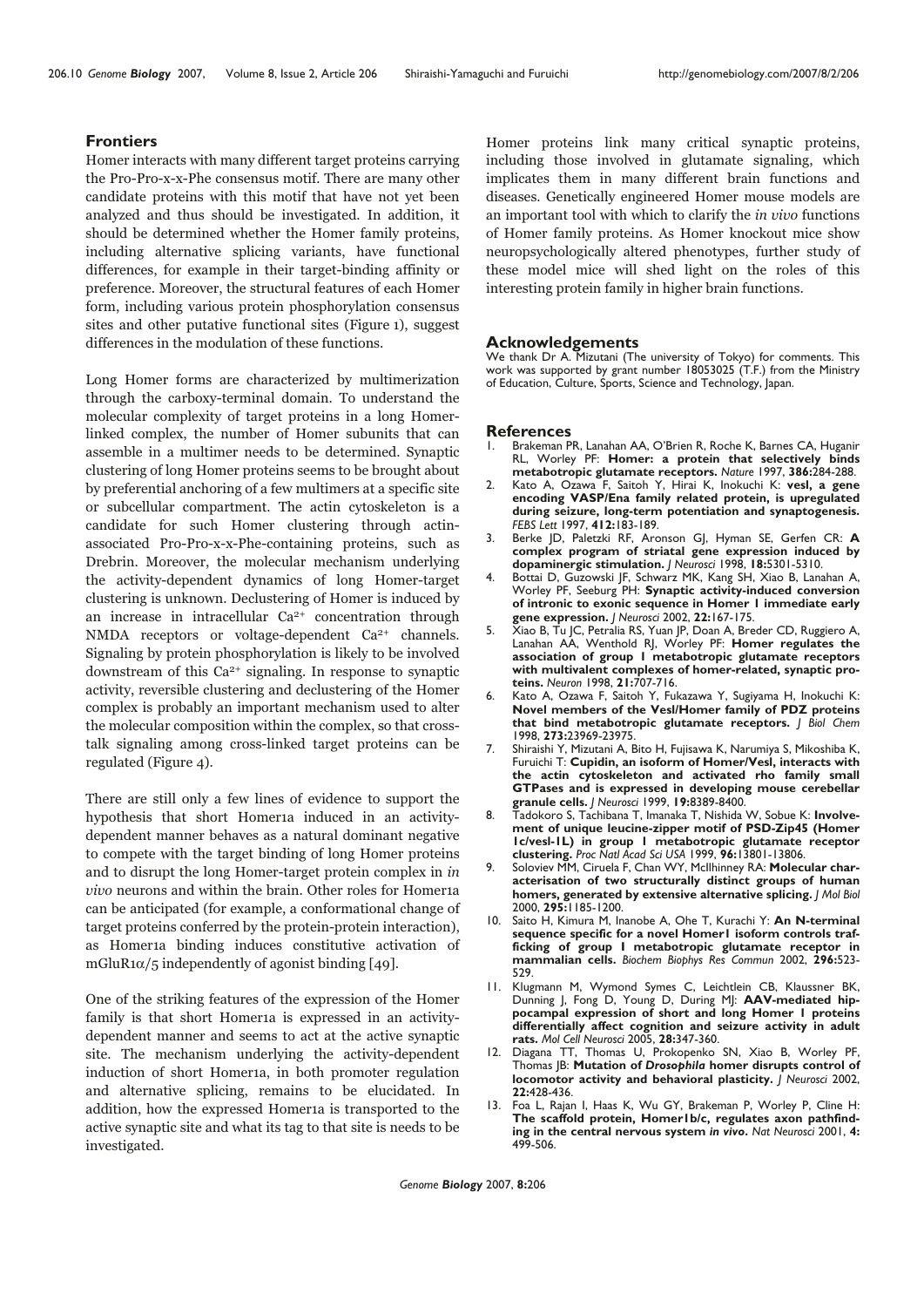- 14. Foa L, Jensen K, Rajan I, Bronson K, Gasperini R, Worley PF, Tu JC, Cline HT: **Homer expression in the** *Xenopus* **tadpole nervous system.** *J Comp Neurol* 2005, **487:**42-53.
- 15. Gasperini R, Foa L: **Homer 1b/c expression correlates with zebrafish olfactory system development.** *J Neurocytol* 2004, **33:**671-680.
- 16. Sun J, Tadokoro S, Imanaka T, Murakami SD, Nakamura M, Kashiwada K, Ko J, Nishida W, Sobue K: **Isolation of PSD-Zip45, a novel Homer/vesl family protein containing leucine zipper motifs, from rat brain.** *FEBS Lett* 1998, **437:**304-308.
- 17. Beneken J, Tu JC, Xiao B, Nuriya M, Yuan JP, Worley PF, Leahy DJ: **Structure of the Homer EVH1 domain-peptide complex reveals a new twist in polyproline recognition.** *Neuron* 2000, **26:**143-154.
- 18. Barzik M, Carl UD, Schubert WD, Frank R, Wehland J, Heinz DW: **The N-terminal domain of Homer/Vesl is a new class II EVH1 domain.** *J Mol Biol* 2001, **309:**155-169.
- 19. Irie K, Nakatsu T, Mitsuoka K, Miyazawa A, Sobue K, Hiroaki Y, Doi T, Fujiyoshi Y, Kato H: **Crystal structure of the Homer 1 family conserved region reveals the interaction between the EVH1 domain and own proline-rich motif.** *J Mol Biol* 2002, **318:**1117- 1126.
- 20. Hayashi MK, Ames HM, Hayashi Y: **Tetrameric hub structure of postsynaptic scaffolding protein homer.** *J Neurosci* 2006, **26:** 8492-8501.
- 21. Minakami R, Kato A, Sugiyama H: **Interaction of Vesl-1L/Homer 1c with syntaxin 13.** *Biochem Biophys Res Commun* 2000, **272:**466-471.
- 22. Shiraishi Y, Mizutani A, Yuasa S, Mikoshiba K, Furuichi T: **Differential expression of Homer family proteins in the developing mouse brain.** *J Comp Neurol* 2004, **473:**582-599.
- 23. Brandstatter JH, Dick O, Boeckers TM: **The postsynaptic scaffold proteins ProSAP1/Shank2 and Homer1 are associated with glutamate receptor complexes at rat retinal synapses.** *J Comp Neurol* 2004, **475:**551-563.
- 24. Tappe A, Klugmann M, Luo C, Hirlinger D, Agarwal N, Benrath J, Ehrengruber MU, During MJ, Kuner R: **Synaptic scaffolding protein Homer1a protects against chronic inflammatory pain.** *Nat Med* 2006, **12:**677-681.
- 25. Soloviev MM, Ciruela F, Chan WY, McIlhinney RA: **Mouse brain and muscle tissues constitutively express high levels of Homer proteins.** *Eur J Biochem* 2000, **267:**634-639.
- 26. Volpe P, Sandri C, Bortoloso E, Valle G, Nori A: **Topology of Homer 1c and Homer 1a in C2C12 myotubes and transgenic skeletal muscle fibers.** *Biochem Biophys Res Commun* 2004, **316:**884-892.
- 27. Shiraishi Y, Mizutani A, Mikoshiba K, Furuichi T: **Coincidence in dendritic clustering and synaptic targeting of homer proteins and NMDA receptor complex proteins NR2B and PSD95 during development of cultured hippocampal neurons.** *Mol Cell Neurosci* 2003, **22:**188-201.
- 28. Shiraishi Y, Mizutani A, Yuasa S, Mikoshiba K, Furuichi T: **Glutamate-induced declustering of post-synaptic adaptor protein Cupidin (Homer 2/vesl-2) in cultured cerebellar granule cells.** *J Neurochem* 2003, **87:**364-376.
- 29. Petralia RS, Wang YX, Sans N, Worley PF, Hammer JA, 3rd, Wenthold RJ: **Glutamate receptor targeting in the postsynaptic spine involves mechanisms that are independent of myosin Va.** *Eur J Neurosci* 2001, **13:**1722-1732.
- 30. Kato A, Fukazawa Y, Ozawa F, Inokuchi K, Sugiyama H: **Activation of ERK cascade promotes accumulation of Vesl-1S/Homer-1a immunoreactivity at synapses.** *Brain Res Mol Brain Res* 2003, **118:**33-44.
- 31. Sala C, Futai K, Yamamoto K, Worley PF, Hayashi Y, Sheng M: **Inhibition of dendritic spine morphogenesis and synaptic transmission by activity-inducible protein Homer1a.** *J Neurosci* 2003, **23:**6327-6337.
- 32. Ageta H, Kato A, Hatakeyama S, Nakayama K, Isojima Y, Sugiyama H: **Regulation of the level of Vesl-1S/Homer-1a proteins by ubiquitin-proteasome proteolytic systems.** *J Biol Chem* 2001, **276:**15893-15897.
- 33. Okabe S, Urushido T, Konno D, Okado H, Sobue K: **Rapid redistribution of the postsynaptic density protein PSD-Zip45 (Homer 1c) and its differential regulation by NMDA receptors and calcium channels.** *J Neurosci* 2001, **21:**9561-9571.
- 34. Sugiyama Y, Kawabata I, Sobue K, Okabe S: **Determination of absolute protein numbers in single synapses by a GFP-based calibration technique.** *Nat Methods* 2005, **2:**677-684.
- 35. Inoue Y, Honkura N, Kato A, Ogawa S, Udo H, Inokuchi K, Sugiyama H: **Activity-inducible protein Homer1a/Vesl-1S promotes redistribution of postsynaptic protein Homer1c/Vesl-1L in cultured rat hippocampal neurons.** *Neurosci Lett* 2004, **354:**143- 147.
- 36. Usui S, Konno D, Hori K, Maruoka H, Okabe S, Fujikado T, Tano Y, Sobue K: **Synaptic targeting of PSD-Zip45 (Homer 1c) and its involvement in the synaptic accumulation of F-actin.** *J Biol Chem* 2003, **278:**10619-10628.
- 37. Ebihara T, Kawabata I, Usui S, Sobue K, Okabe S: **Synchronized formation and remodeling of postsynaptic densities: longterm visualization of hippocampal neurons expressing postsynaptic density proteins tagged with green fluorescent protein.** *J Neurosci* 2003, **23:**2170-2181.
- 38. Vazdarjanova A, McNaughton BL, Barnes CA, Worley PF, Guzowski JF: **Experience-dependent coincident expression of the effector immediate-early genes arc and Homer 1a in hippocampal and neocortical neuronal networks.** *J Neurosci* 2002, **22:** 10067-10071.
- 39. Matsuo R, Murayama A, Saitoh Y, Sakaki Y, Inokuchi K: **Identification and cataloging of genes induced by long-lasting longterm potentiation in awake rats.** *J Neurochem* 2000, **74:** 2239-2249.
- 40. Hennou S, Kato A, Schneider EM, Lundstrom K, Gahwiler BH, Inokuchi K, Gerber U, Ehrengruber MU: **Homer-1a/Vesl-1S enhances hippocampal synaptic transmission.** *Eur J Neurosci* 2003, **18:**811-819.
- 41. Sato M, Suzuki K, Nakanishi S: **NMDA receptor stimulation and brain-derived neurotrophic factor upregulate homer 1a mRNA via the mitogen-activated protein kinase cascade in cultured cerebellar granule cells.** *J Neurosci* 2001, **21:**3797-3805.
- 42. Rosenblum K, Futter M, Voss K, Erent M, Skehel PA, French P, Obosi L, Jones MW, Bliss TV: **The role of extracellular regulated kinases I/II in late-phase long-term potentiation.** *J Neurosci* 2002, **22:**5432-5441.
- 43. Tu JC, Xiao B, Yuan JP, Lanahan AA, Leoffert K, Li M, Linden DJ, Worley PF: **Homer binds a novel proline-rich motif and links group 1 metabotropic glutamate receptors with IP3 receptors.** *Neuron* 1998, **21:**717-726.
- Mao L, Yang L, Tang Q, Samdani S, Zhang G, Wang JQ: The scaf**fold protein Homer1b/c links metabotropic glutamate receptor 5 to extracellular signal-regulated protein kinase cascades in neurons.** *J Neurosci* 2005, **25:**2741-2752.
- 45. Kammermeier PJ, Xiao B, Tu JC, Worley PF, Ikeda SR: **Homer proteins regulate coupling of group I metabotropic glutamate receptors to N-type calcium and M-type potassium channels.** *J Neurosci* 2000, **20:**7238-7245.
- 46. Yamamoto K, Sakagami Y, Sugiura S, Inokuchi K, Shimohama S, Kato N: **Homer 1a enhances spike-induced calcium influx via Ltype calcium channels in neocortex pyramidal cells.** *Eur J Neurosci* 2005, **22:**1338-1348.
- Sala C, Roussignol G, Meldolesi J, Fagni L: Key role of the postsy**naptic density scaffold proteins Shank and Homer in the functional architecture of Ca2+ homeostasis at dendritic spines in hippocampal neurons.** *J Neurosci* 2005, **25:**4587-4592.
- 48. Shin DM, Dehoff M, Luo X, Kang SH, Tu J, Nayak SK, Ross EM, Worley PF, Muallem S: **Homer 2 tunes G protein-coupled receptors stimulus intensity by regulating RGS proteins and PLCbeta GAP activities.** *J Cell Biol* 2003, **162:**293-303.
- Ango F, Prezeau L, Muller T, Tu JC, Xiao B, Worley PF, Pin JP, Bockaert J, Fagni L: **Agonist-independent activation of metabotropic glutamate receptors by the intracellular protein Homer.** *Nature* 2001, **411:**962-965.
- 50. Rong R, Ahn JY, Huang H, Nagata E, Kalman D, Kapp JA, Tu J, Worley PF, Snyder SH, Ye K: **PI3 kinase enhancer-Homer complex couples mGluRI to PI3 kinase, preventing neuronal apoptosis.** *Nat Neurosci* 2003, **6:**1153-1161.
- 51. Roche KW, Tu JC, Petralia RS, Xiao B, Wenthold RJ, Worley PF: **Homer 1b regulates the trafficking of group I metabotropic glutamate receptors.** *J Biol Chem* 1999, **274:**25953-25957.
- 52. Ango F, Robbe D, Tu JC, Xiao B, Worley PF, Pin JP, Bockaert J, Fagni L: **Homer-dependent cell surface expression of metabotropic glutamate receptor type 5 in neurons.** *Mol Cell Neurosci* 2002, **20:**323-329.
- 53. Serge A, Fourgeaud L, Hemar A, Choquet D: **Receptor activation and homer differentially control the lateral mobility of** metabotropic glutamate receptor 5 in the neuronal mem**brane.** *J Neurosci* 2002, **22:**3910-3920.

*Genome Biology* 2007, **8:**206